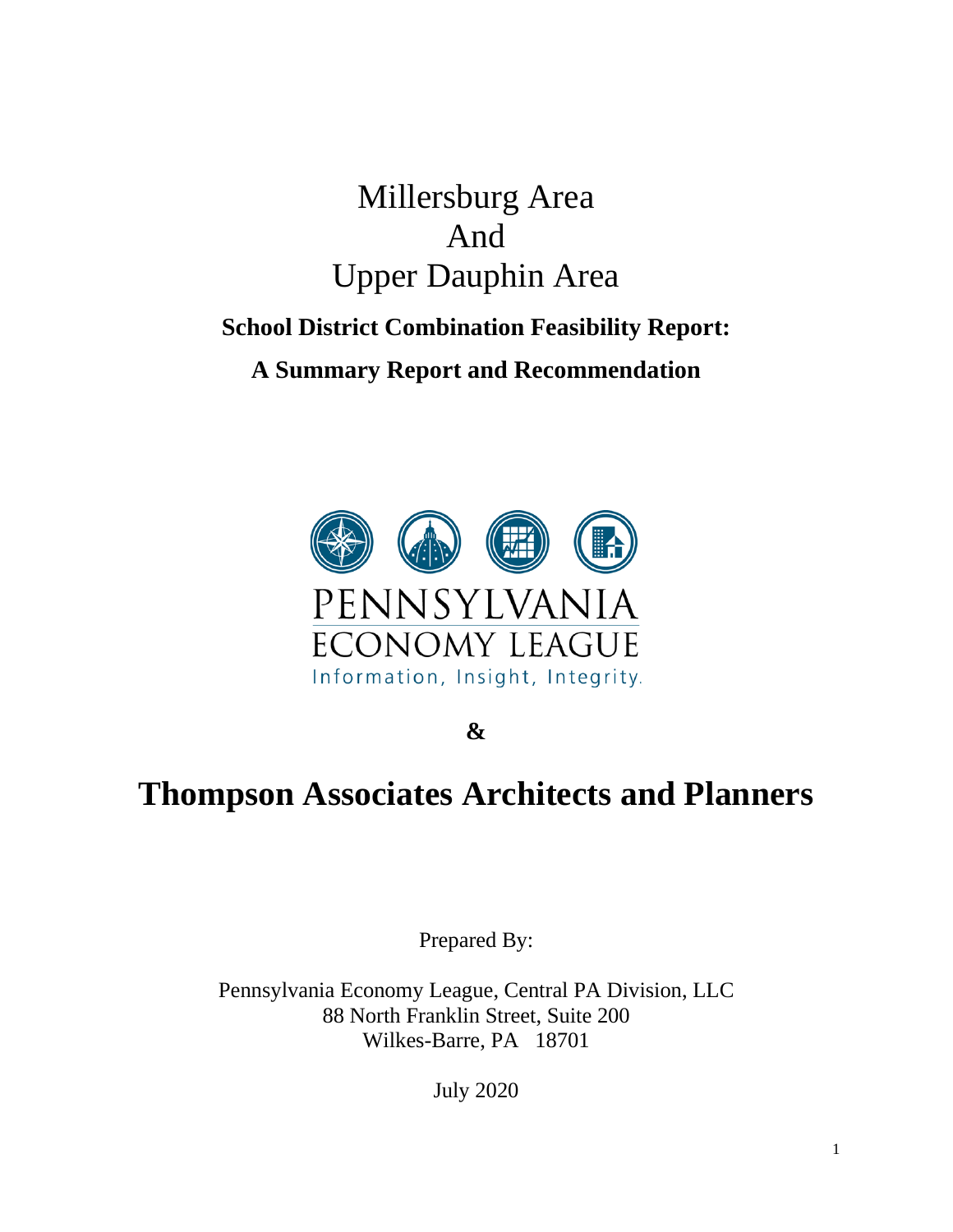### **BACKGROUND AND INTRODUCTION**

In April 2019, the Millersburg Area School District and the Upper Dauphin Area School District Boards voted to engage the Pennsylvania Economy League, Inc. (PEL) and Thompson and Associates Architects & Planners (Thompson) to provide a comprehensive feasibility report on the possibilities of a merger between the two districts. The work was funded by a grant from the Pennsylvania Department of Education and equal contributions from each district. PEL and Thompson assembled a team of subject matter experts to complete the study.

In November 2019, PEL and Thompson completed Phase I of the study, identifying five merger options. These options were outlined in *Millersburg Area and Upper Dauphin Area School District Combination Feasibility Report* and presented at a joint meeting of school boards of Millersburg Area and Upper Dauphin Area school districts. Both boards approved identical resolutions "…that the Joint Boards … authorize [PEL] to proceed with Phase II of the Feasibility Study with a focus on Merger Option Five…"

What follows is a brief summary of the Phase II report and recommendations for Option 5. The full Phase II report --more than 130 pages with detailed analysis of the options considered, indepth tables and graphs, and additional background and appendices-- is available for review as well. This summary includes information on the recommended merger option including financial, curricular, facilities, and transportation factors.

Note, the following summary does not take into account impacts of the COVID-19 pandemic, such as increased cleaning costs, enrollment fluctuation, or impacts on transportation services.

## **OPTION 5: A RECOMMENDATION FOR MERGER**

PEL and Thomson reviewed five different options. Based on the evaluation of facilities**,**  curricular**,** transportation, and financial factors and resource constraints, Option 5 was identified as the best option for the two districts going forward as a merged district.

Option 5 is configured as follows: grades K-5 in one location, 6-8 in one location, grades 9-12 consolidated in one location.

- Option 5 would best provide for an educational model that includes the principles of equity in education and potential for success for all students served by the merged district.
- The merged district will be able to provide more diverse instructional content and maintain and enhance K-12 course offerings.
- This configuration provides for the best use of existing buildings and the greatest opportunity for economies of scale.
- This option would result in increased transportation times on average. However, an analysis of preliminary post-merger trip times indicates that 90 percent of students would have morning and afternoon trip times of 60 minutes or less.
- Transportation cost savings could net between \$50,000 and \$100,000 annually.
- This option also provides for annual recurring cost reductions of approximately \$3.3 million compared to the districts continuing to operate independently.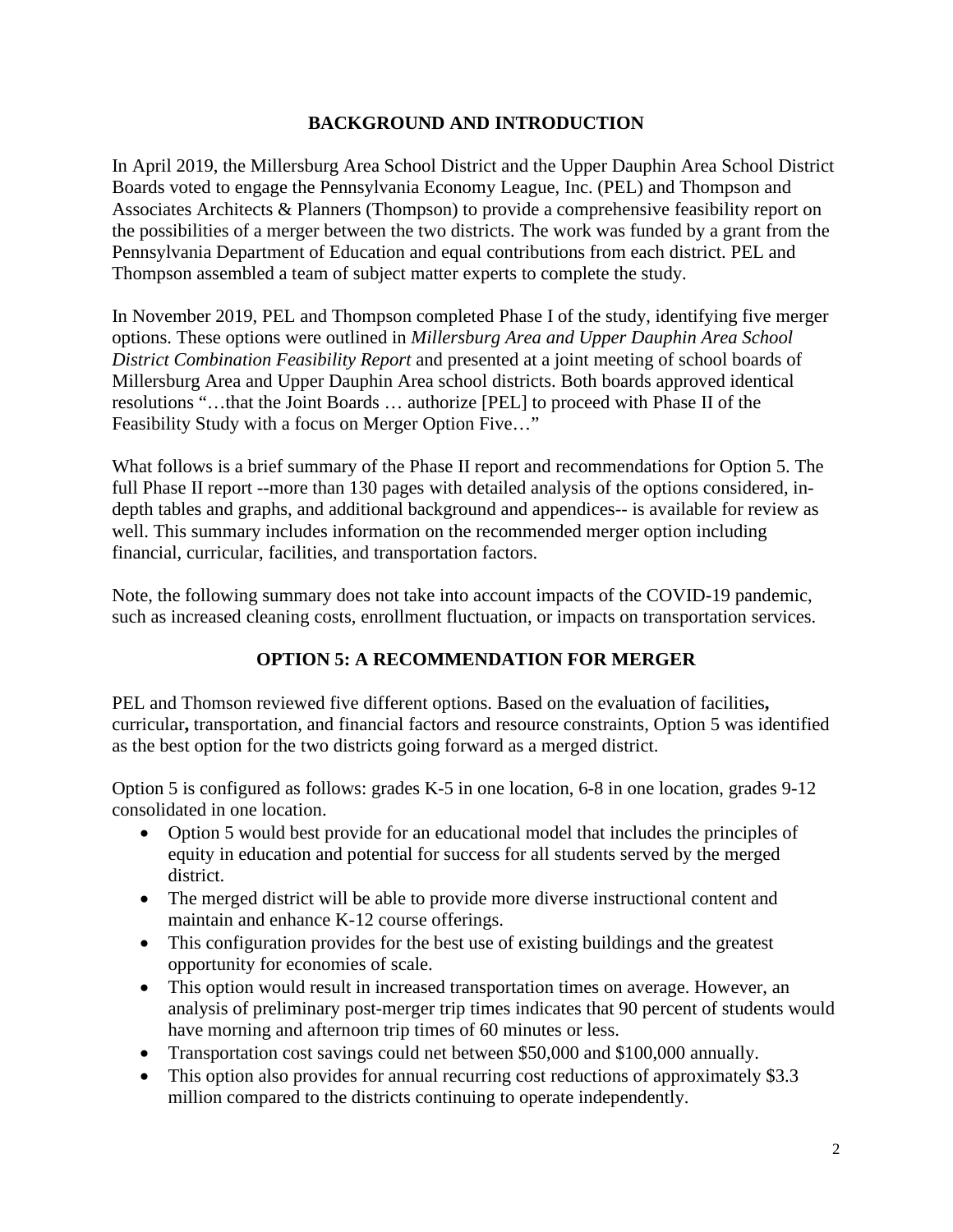### **Facilities**

Option 5 represents the best option for the district to ensure equity by keeping grade levels together. This configuration provides for the best use of existing buildings and the greatest opportunity for economies of scale. Option 5 would modify the configuration of elementary, middle and high schools into three locations as follows:

- Grades K to 5 at the Loyalton campus of the Upper Dauphin Area School District
- Grades 6 to 8 at the Millersburg Area Middle School/High School campus
- Grades 9 to 12 at the Upper Dauphin Area High School.

Option 5 provides the best natural fit of grades K to 5 to the existing Upper Dauphin Area Elementary and Middle School and for the multi-disciplinary teaming for grades 6 to 8 in the existing Millersburg Area Middle and High School. Option 5 provides vacant space between the Upper Dauphin Area District Administration Office and the middle school cafeteria, which may be adapted for a future combined and consolidated District Administration Office.

Under Option 5, the merged district will operate a K to 5 elementary school at Loyalton. It is recommended to organize the building in grade-level clusters, concentrating the youngest students in the existing Upper Dauphin Area Elementary School side. It is recommended to modify the classrooms that are used for pre-school and kindergarten with in-classroom toilets. This campus offers separate gym and cafeteria facilities and an additional multi-purpose room, suitable for either food service or physical education.

We recommend modifications to the wall that divides the existing PK to 4 Upper Dauphin Area Elementary School from the 5 to 8 Upper Dauphin Area Middle School. The wall openings can be modified to promote the free flow of students while maintaining building Code compliance, for safety.

We recommend separating bus from parent traffic. The existing middle school entrance would be the bus drop-off and an after-hours activity entrance. The existing elementary school entrance is better suited for parent drop-off and visitor entry, as it features a passive security vestibule into the Principal's office.

The district will adapt the existing Millersburg Area secondary building for a 6 to 8 Middle School, organized in grade-level, multi-disciplinary teams (of English, reading, math, social studies, and science). It is recommended to locate  $6<sup>th</sup>$  grade in the two-story wing with  $7<sup>th</sup>$  and  $8<sup>th</sup>$ grade sharing the one-story wing. This facility already has secondary related arts program spaces. It is recommended the district adapt and upgrade the existing building trades shop for tech ed programming.

The Millersburg Area campus offers two gyms, a state-of-the-art weight room, and auditorium that would be valuable to ease pressure on the consolidated high school's facilities for extracurricular activities (and for community use). In addition, the Millersburg Area campus features a community use Dauphin County Library branch, which would remain in use.

A summary of the advantages of Option 5 identified in the facilities analysis are as follows: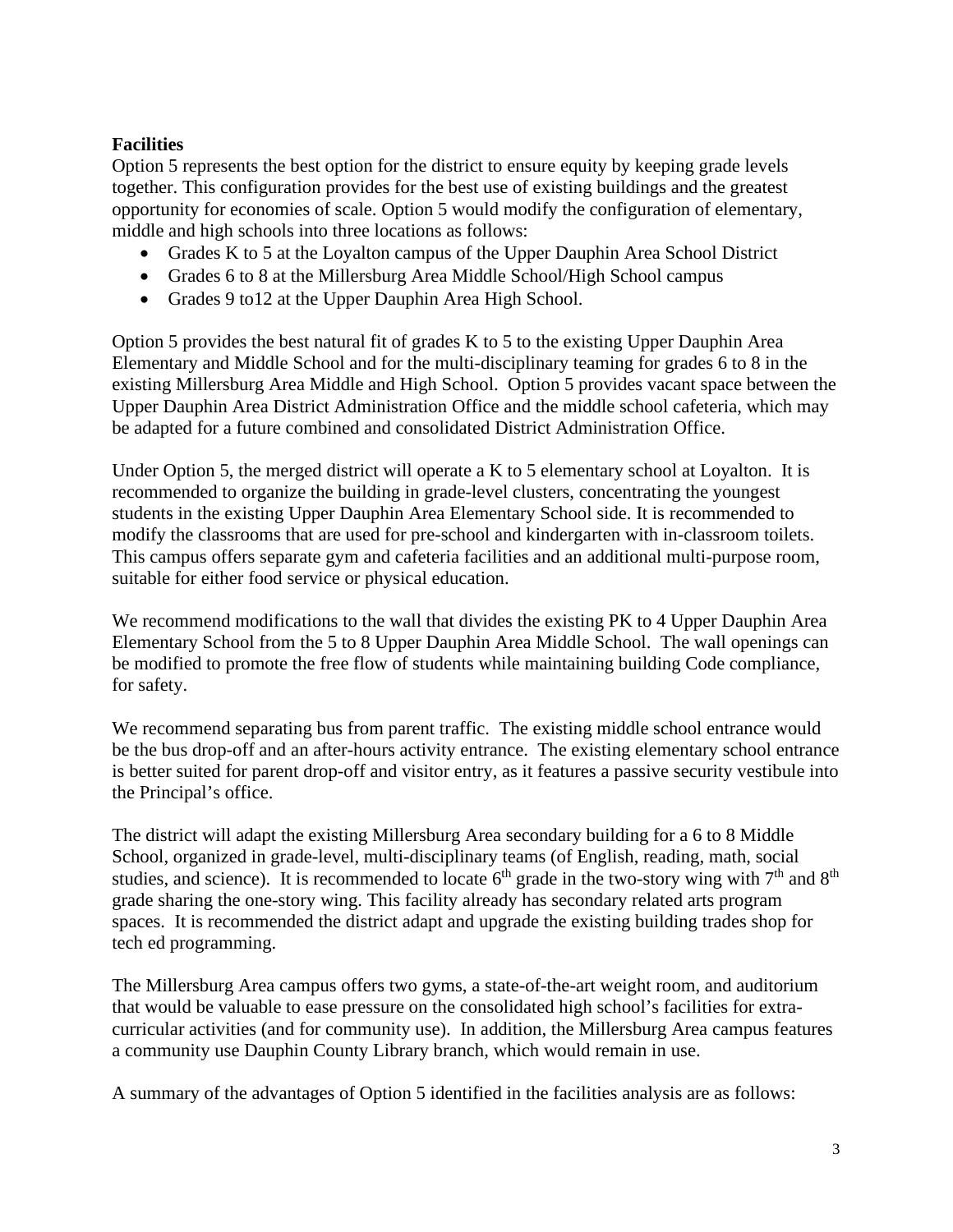- The district could capitalize on the grade 4 to 8 certification of teachers.
- Fifth graders would benefit from one more year of robust, elementary-level math and literacy pupil supports services to better prepare them for secondary school.
- Organizing the district in grade-level buildings promotes class section size equity.
- The district can more efficiently address unforeseen changes in needed special education services in grade-level buildings.
- Faculty can conduct face-to-face grade-level planning.
- Science classrooms are available as sign-out labs for elementary science instruction and projects.
- Facilities in this configuration provide ample space to accommodate unforeseeable enrollment "bubble".
- Facilities in this configuration also provide ample space to accommodate special education and pupil support services.

Modest suggested adaptation costs related to Option 5, estimated at \$133,000, would provide for adaptive use of Millersburg Area High School building trades shop for a middle school technical education lab, separate Millersburg bus and parent/visitor traffic, toilet rooms in four kindergarten classrooms, and modified openings between the existing Upper Dauphin Area Elementary School and Upper Dauphin Area Middle School.

## **Curriculum**

The merged district will be able to provide more diverse instructional content than either district can provide individually. The merged district will be able to maintain and enhance K-12 course offerings. By grouping grades into single locations, the merged district will better utilize existing supplies and educational materials and provide opportunities for collaboration and planning among teaching staff.

For grades Pre-K to 5 and 6 through 8, having students of elementary school age in one building and students of middle school age in a separate building allows the schools to focus on developing an age-appropriate environment to permeate the entire school. The school would be able to establish and promote academic expectations, behavioral expectations and personal expectations in a building-wide environment.

Instructional materials that the district presently owns and plans to continue using would be consolidated. Supplemental materials would be available to the entire student body at the elementary level. Because grade levels are combined in single campuses, option 5 presents opportunities for regular, weekly collaboration for instructional planning, data analysis, and development of common assessments among teachers for collaborative work and professional development. Under Option 5, it will be easier to utilize enrichment materials and resources that have proven successful from each district, especially at the elementary level. The materials and expertise that have proven successful can most easily be leveraged with everyone in one site.

Option 5 features two dedicated sign-out science labs. Under the single K-5 campus, elementary faculty would benefit from sign-out science labs. The district could capitalize on middle school science teacher certifications, using science team-teaching for  $4<sup>th</sup>$  and  $5<sup>th</sup>$  grades. In addition,  $5<sup>th</sup>$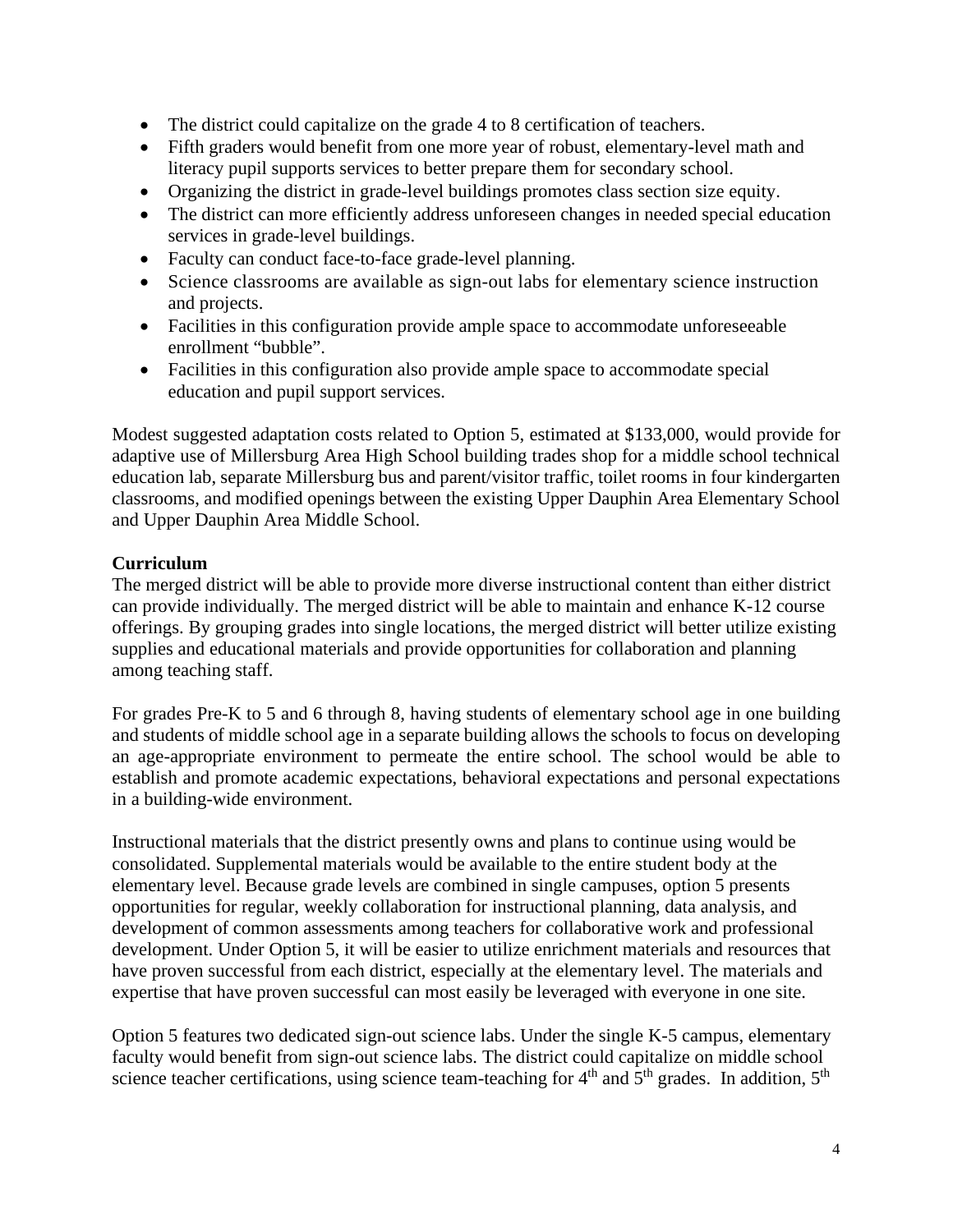graders would benefit from one more year of robust, elementary level math and literacy pupil supports services, to better prepare for secondary school.

The cost of upkeep and supplying the facilities and resources to support vocational-technical electives would be less on a single middle school presented in Option 5. Changes in enrollment in special education (particularly in costly primary disabilities) would have less impact on the capacity of a classroom with students in grades K to 5 and 6 to 8 in respective buildings. Having all grade-level special education students in the district attending one site, the district would be better positioned to address annual changes in needs for these students.

One of the strengths of both districts currently is their commitment to the middle school philosophy. That philosophy is that the middle school is focused on student growth in all areas – emotionally, intellectually, socially, and physically. Using resources, communication strategies, and materials that promote age-appropriate expectations for behavior and academic performance is most cost-effectively done in a single site.

The integration and support of special education students with the appropriate age cohorts could be more efficiently and uniformly done when those grade level classes are all in the appropriate age and grade facility. With the increased number of classes at a given grade level in Option 5, special needs students can be integrated in a variety of classrooms, providing age appropriate academic and social interactions without putting an inordinate number of special needs students in any one class.

Option 5 is the most cost-effective and the most educationally sound option for merging the two school districts, particularly at the elementary and middle school grade levels.

#### **Transportation**

An analysis of the impact of a merger of the two school districts on transportation involves two primary areas: transportation cost and student transportation times. To understand the potential impact on transportation cost, the consulting team evaluated the annual transportation miles of the combined district based on a preliminary, conservative model route schedule of a new merged district. Additionally, the team evaluated state subsidy of a new merged district. The same route information was used to analyze potential impact on student transportation times.

The merger of the two school districts will necessitate a larger overall transportation network with more routes and annual transportation miles than combined pre-merger district totals. The larger transportation network will lead to higher expenditures and larger state subsidies, as noted in the table below. The net cost of post-merger transportation services is estimated to be similar to the combined pre-merger district totals, with the potential for net cost savings in the range of \$50,000 to \$100,000 annually. However, the merger will see a year-one net cost increase of approximately \$360,000 because of the one-year lag in state subsidies, a cost that may be able to be offset through one-time financial assistance for the merger from the state.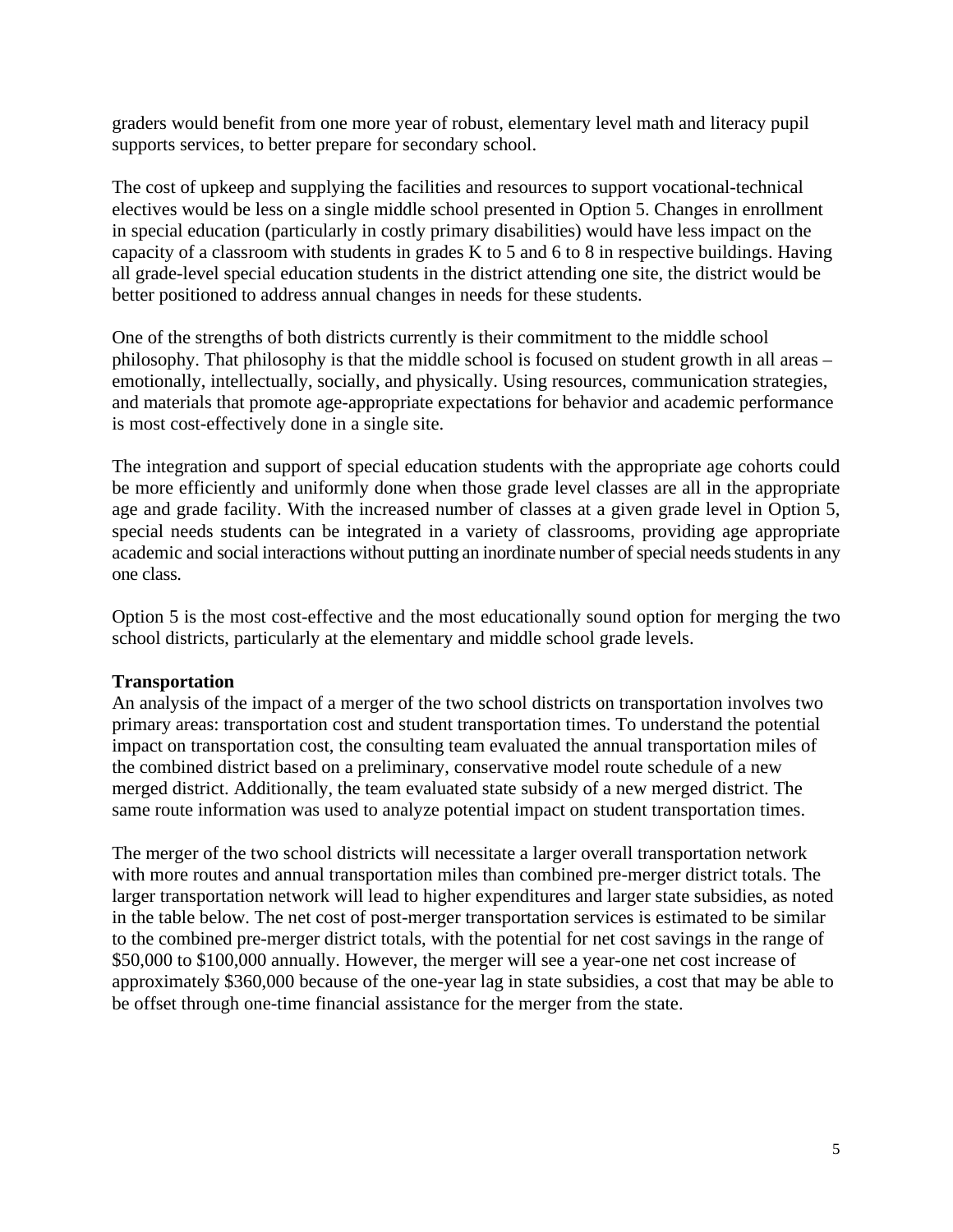|                          | <b>Pre-Merger</b><br>Combined | Low<br><b>Estimate</b> | <b>Difference</b> | <b>Medium</b><br>Estimate | <b>Difference</b> | <b>High</b><br><b>Estimate</b> | <b>Difference</b> |
|--------------------------|-------------------------------|------------------------|-------------------|---------------------------|-------------------|--------------------------------|-------------------|
| Expenditures             | 1.549.443                     | 1,758,039              | 208,597           | 1.830.471                 | 281,028           | 2,035,896                      | 486,454           |
| Less Total State Subsidy | 981,968                       | 1.342.493              | 360.525           | 1.342.493                 | 360.525           | 1.342.493                      | 360,525           |
| <b>Net Costs</b>         | 567,475                       | 415.546                | $-151.928$        | 487,978                   | -79.497           | 693.403                        | 125,929           |

#### **Expenditure and Net Cost Estimates and Pre-Merger to Post-Merger Difference**

Based on preliminary post-merger route analyses, 90 percent of students are calculated as having morning and afternoon post-merger transportation trips of 60 minutes or less, and travel times are relatively uniform across grade levels. Millersburg Area elementary students, Upper Dauphin Area middle school students, and Millersburg Area high school students exhibit greater premerger-to-post-merger transportation time changes due to the facility arrangement of Option 5.

**Percent of Students Transported by Travel Time Threshold, Grade Level, Post-Merger Morning Routes**

| <b>Grade Level</b> | <b>Student Count</b> | 10<br>minutes<br>or less | 20<br>minutes<br>or less | 30<br>minutes<br>or less | 45<br>minutes<br>or less | 60<br>minutes<br>or less |
|--------------------|----------------------|--------------------------|--------------------------|--------------------------|--------------------------|--------------------------|
| Elementary         | 811                  | 13.1%                    | 30.5%                    | 51.3%                    | 84.5%                    | 92.0%                    |
| Middle School      | 375                  | 9.6%                     | 32.5%                    | 65.9%                    | 80.8%                    | 91.7%                    |
| High School        | 508                  | 6.5%                     | 25.4%                    | 50.6%                    | 79.3%                    | 95.9%                    |

#### **Percent of Students Transported by Travel Time Threshold, Grade Level, Post-Merger Afternoon Routes**

| <b>Grade Level</b> | <b>Student Count</b> | 10<br>minutes<br>or less | 20<br>minutes<br>or less | 30<br>minutes<br>or less | 45<br>minutes<br>or less | 60<br>minutes<br>or less |
|--------------------|----------------------|--------------------------|--------------------------|--------------------------|--------------------------|--------------------------|
| Elementary         | 811                  | 20.1%                    | 32.2%                    | 56.1%                    | 86.9%                    | 94.2%                    |
| Middle School      | 375                  | 2.9%                     | 26.9%                    | 41.1%                    | 70.1%                    | 86.9%                    |
| High School        | 508                  | 6.1%                     | 30.5%                    | 48.8%                    | 78.5%                    | 95.1%                    |

The analysis and routes described are preliminary, conservative estimates; the districts should consider adding additional routes to balance cost and travel times. The merged district also should consider seeking vendor assistance to review the preliminary routes for further efficiency.

#### **Financial**

The financial analysis includes a historical look at the two districts' financial positions as well as estimates of future staffing needs, curriculum requirements, facility capacity and adaptability, transportation impacts, and estimated one-time costs for renovation and adaptation.

Financial projections for the school districts, with the status quo, indicate that both are likely to experience growing annual deficits starting with the 2019-20 budget, as revenues are anticipated to stagnate while expenditures are expected to increase.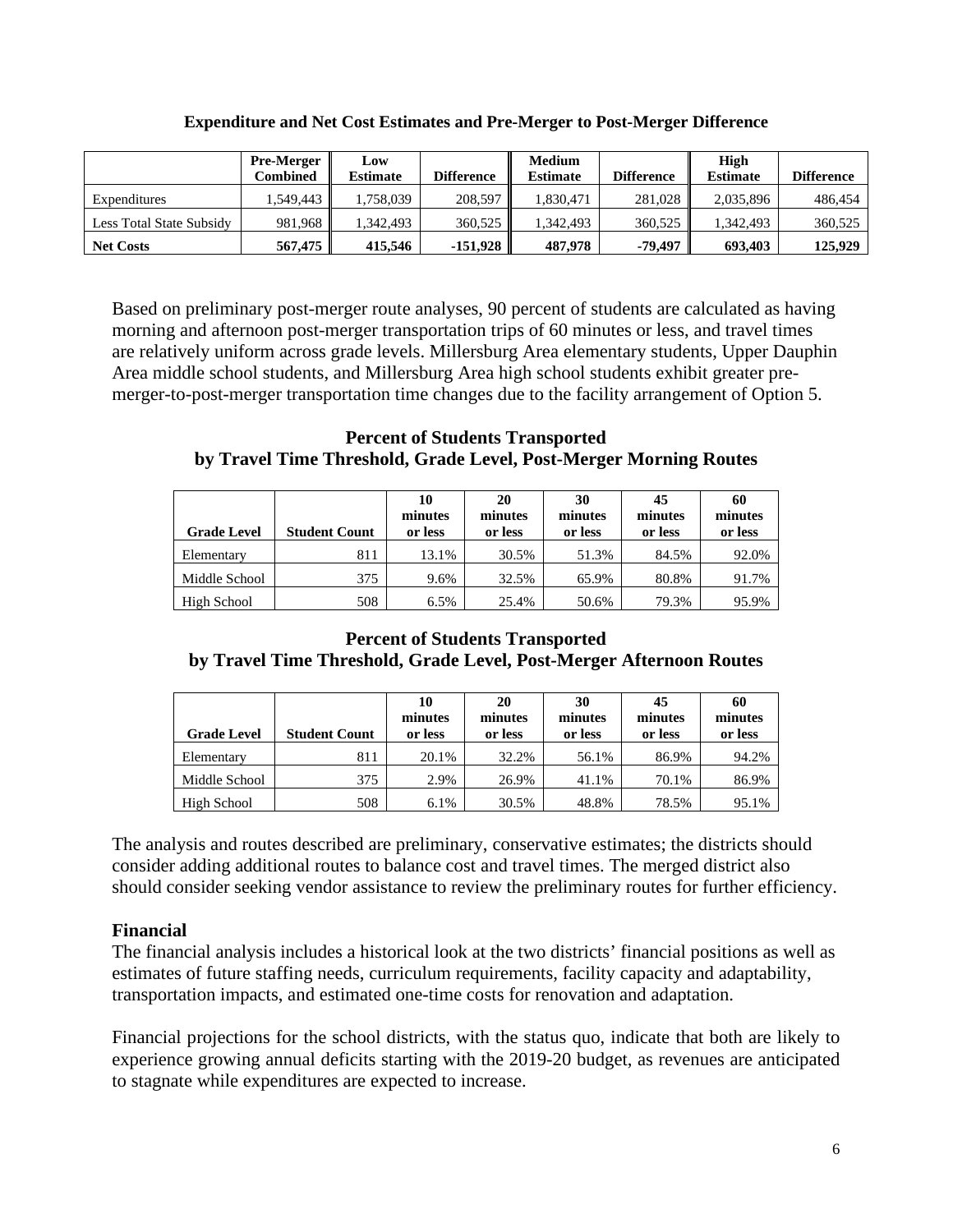When districts combine, they are required to develop a combined budget and related financial plan. Typically, the individual districts' financial information from the prior year is used as a starting point. Using data from the year prior to the actual combination creates a base for adjusting taxes, if necessary, and equalizes taxes between the two districts for the first year of the combined district. The merger of the two districts is expected to produce a budget surplus over the operating expenses for the two districts separately. When consideration is given to the revenue adjustments and expenditure changes as a result of the merger, the combined district will produce a positive impact on the cost of public education.

|                                         | <b>Combined</b> |
|-----------------------------------------|-----------------|
|                                         | 2021-22         |
| Combined Revenues at 2019-20<br>Millage | \$34,997,321    |
| Less: RE Tax Revenue Adjustment         | $-570,662$      |
| <b>Net Revenues</b>                     | \$34,426,658    |
|                                         |                 |
| Combined Expenditures                   | \$37,068,130    |
| <b>Staff Savings from Combination</b>   | $-3,117,702$    |
| Year One Transportation                 | 360,525         |
| <b>Net Expenditures</b>                 | \$34,310,953    |
|                                         |                 |
| Surplus/(Deficit)                       | \$115,705       |

#### **Combined Surplus/Deficit Estimate for 2021-22 at 18.8775 Millage Rate**

This projection uses the current Upper Dauphin Area real estate tax millage of 18.8775 mills for all residents of the merged district and includes average estimated staff savings. Actual savings from staff consolidation will depend on the final negotiated CBA for the merged district.

Personnel is a large cost for any school district and consolidating bargaining agreements will be required. However, even with the challenge and cost of consolidating bargaining units, total personnel savings through merger would total approximately 40 positions across administrative, professional and support staff. Salary savings, plus health care and retirement savings would total approximately \$3.1 million in recurring savings in a merged district.

|                  | <b>Current</b> | Option 5        |               |
|------------------|----------------|-----------------|---------------|
| <b>Staffing</b>  |                | <b>Proposed</b> | <b>Change</b> |
| Administrative   | 18             | 15              | $-3$          |
| Professional     | 166            | 138             | $-28$         |
| Support          | 49             | 40              | -9            |
| Total            | 233            | 193             | $-40$         |
| Paraprofessional | 49             | TBD             | TBD           |

**Staffing, Cost Reductions and Annual Net Cost Reduction, Options 5**